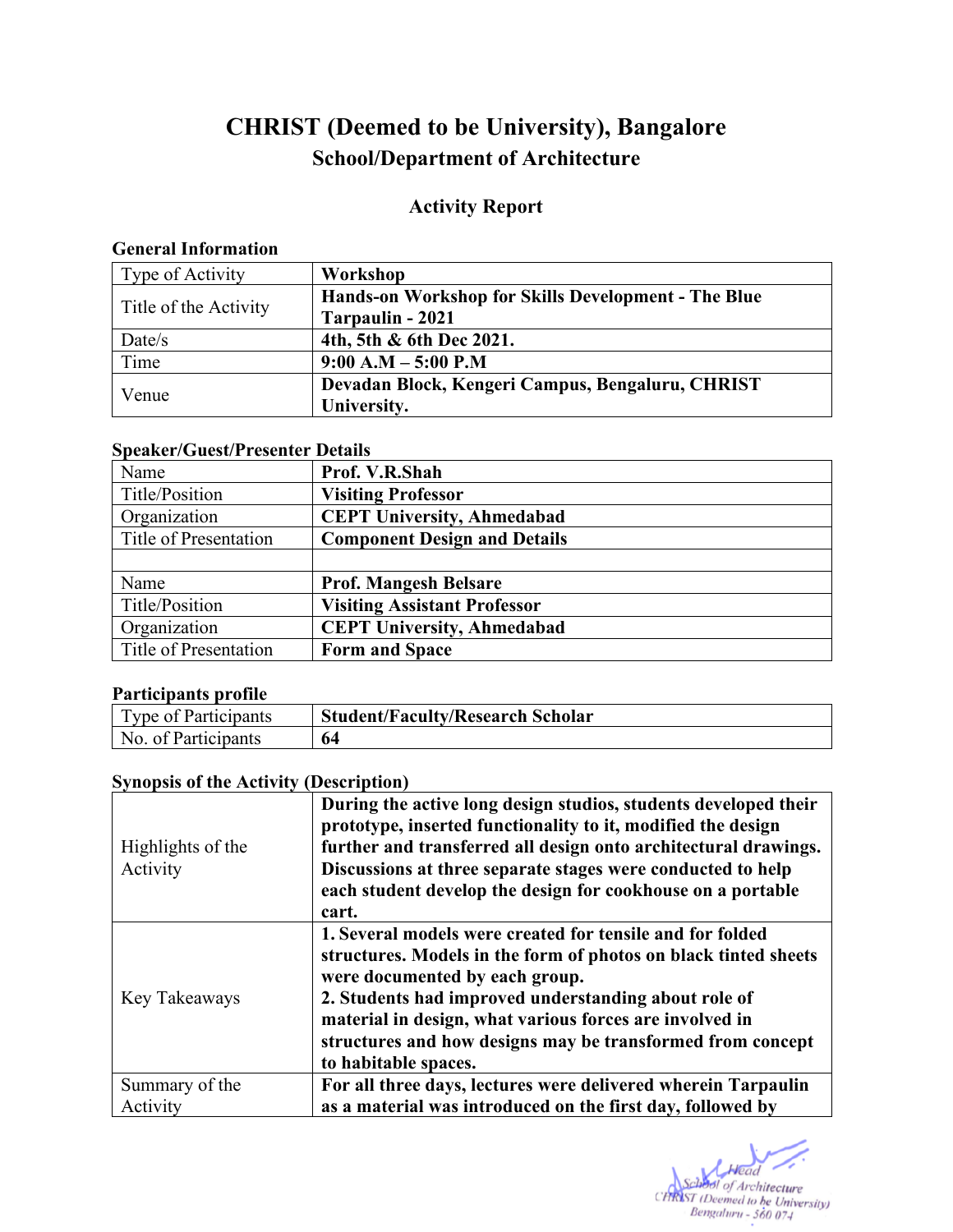|                | components of design and its detailing, followed by form and  |
|----------------|---------------------------------------------------------------|
|                | space. During the group works teams created their first stage |
|                | and second stage iterations for tensile and folded structures |
|                | using cartridge sheets, butter sheets, mount board, barbeque  |
|                | sticks, water+soap+glycerin solution. These were further      |
|                | discussed to understand limitations of the design and how it  |
|                | may be improvised. Human figures in mount board were also     |
|                | created and pasted in the models to refer to anthropometry.   |
|                | Works were presented                                          |
|                | Of the many models each group came up with a prototype        |
| Follow-up plan | model. 3 tensile and 4 folded structure prototypes were       |
|                | selected for further explorations.                            |

## **Report prepared by:**

| Name of the Organiser | <b>Prof. Reshu Gupta</b>   |
|-----------------------|----------------------------|
| Designation/Title     | <b>Assistant Professor</b> |
| Signature             | Reshu Gupta                |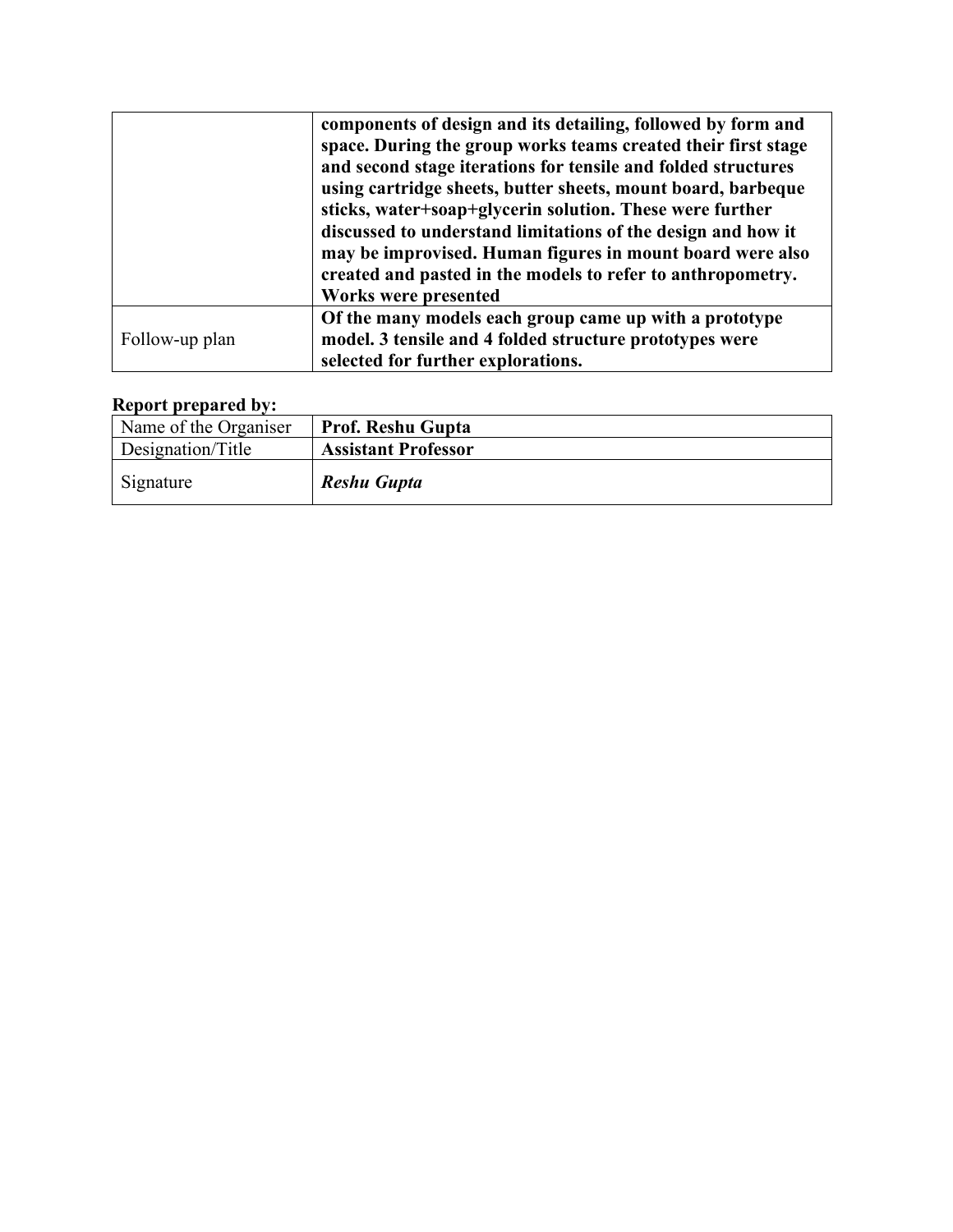#### *Annexure:*

### *1. Resource Person Profile :*

| Professor Vinod R Shah                                                             |
|------------------------------------------------------------------------------------|
| Visiting Professor,<br>Master of Engineering Design,<br>CEPT University, Ahmedabad |
| $\cdots$                                                                           |

Contact information Mail: profvrshah@gmail.com



Professor Vinod R Shah is a CEPT Alumnus and teaches at the Faculty of Architecture. Also, he is one of the managing directors of Vinod Shah Consulting Engineers Private Limited, Ahmedabad. He has been into practice and also been an active academician for over 30+ years.

### 2. Ar. Mangesh Belsare

Visiting Assistant Professor, CEPT University, Ahmedabad.

Contact information Ph: +91 8141302132 Mail: mangeshbelsare@gmail.com



Ar. Mangesh has graduated as an Architect from BKPS, Pune and has a master's degree in Sustainable Architecture from CEPT University, Ahmedabad.

Since 2010 he has been practicing professional. His works include discrete housing projects and individual bungalows and interior works. Since 2018, he has had the privilege of working with Neelkanth Chhaya Architects. He is the project Architect for Vishwagram Project at Mehsana.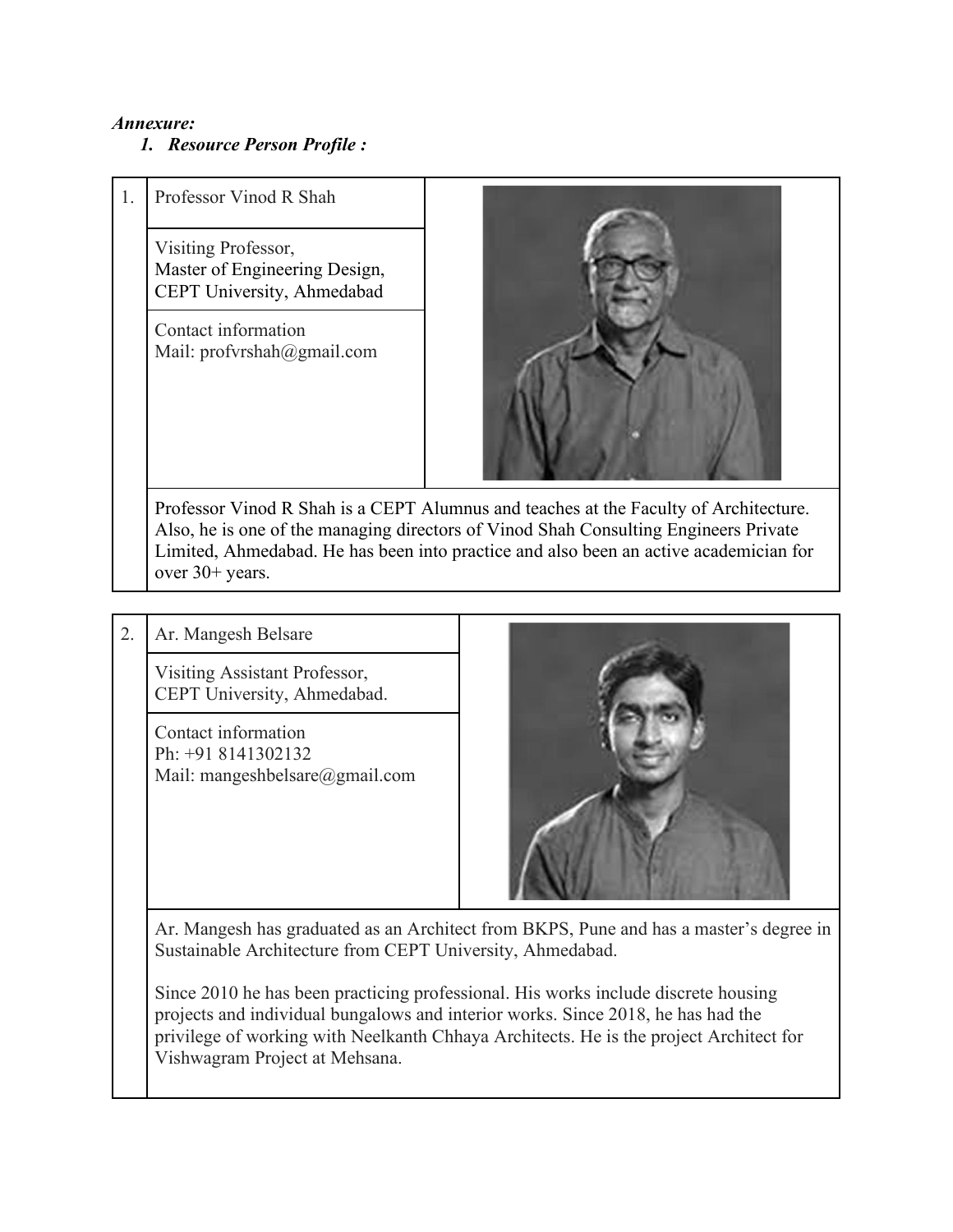As an academician, he has been a visiting faculty with various institutes including CEPT University, Nirma University, SEDA, Indus University, Kalol Institute of Architecture, BDCOA and Aayojan – Pune.

He has been involved in teaching and developing subjects like Climate Responsive Design, Day lighting Design, Fundamentals of Structures, Building Construction and Materials, Sustainable Design, Passive and Energy Efficient Design, Renovation and Alteration. Also, he has been a research assistant with Vinod Shah Consulting Eng. Pvt. Ltd.

Furthermore, Ar. Mangesh's paper was selected at the international conference – Healthy Cities, 2011 and he has participated in Oikos Asia Meet, Jan 2012. Besides various teaching training programs he has conducted several workshops. His training programs focus on innovative teachings of technical subjects in architecture curriculum. He has been an instructor for Training programs for bamboo artisans at Vaghai, Dang organized by Eklavya Foundation, Ahmedabad, 2019.

Moreover, he has acquired certified knowledge in 3D Bamboo, Designing with Compressed Stabilized Earth Blocks, Photorealism and Theatre.

#### *2.Photos of the Activity :*



*Fig 1-Learning to design tensile structures via model making and experimentation. Fig2 - Model making workshop during Discovering Design Studios.*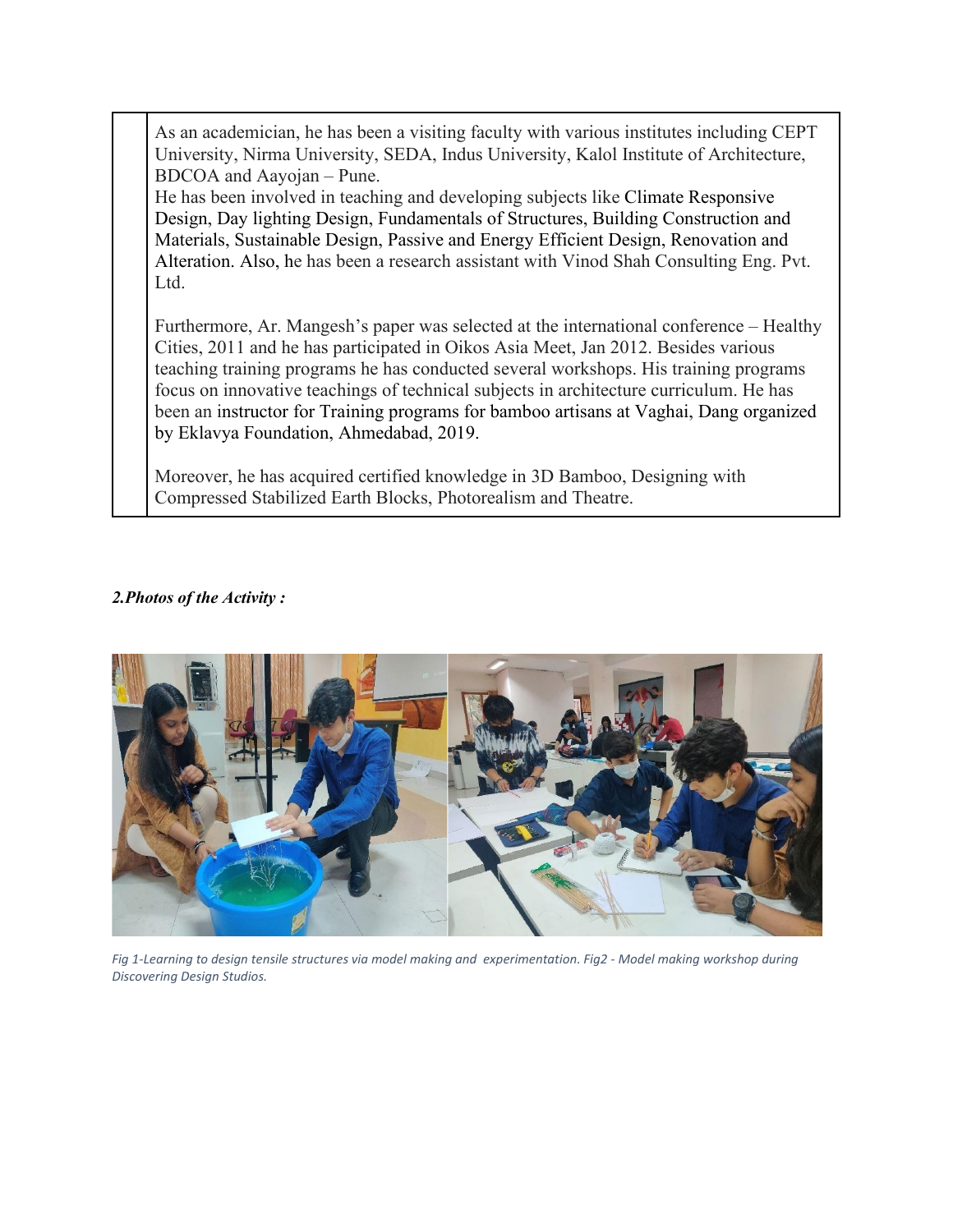# *3.Attendance list of participants :*

Attendance:

Present: P, Absent Ab

| S.No           | Participant Name         | $DAY - I$    |              | $DAY-II$     |              | Day - III    |              |
|----------------|--------------------------|--------------|--------------|--------------|--------------|--------------|--------------|
|                |                          | F. N.        | A. N.        | F. N.        | A. N.        | F. N.        | A. N.        |
| $\mathbf{1}$   | Dr. Anitha Suseelan      | $\mathbf P$  | $\mathbf{P}$ | $\mathbf{P}$ | $\mathbf{P}$ | $\mathbf{P}$ | $\mathbf{P}$ |
| $\overline{2}$ | Ar. Elsa Anna Simon      | $\mathbf{P}$ | P            | P            | $\mathbf{P}$ | $\mathbf{P}$ | $\mathbf{P}$ |
| 3              | Ar. Shyam Gandhi         | P            | $\mathbf{P}$ | $\mathbf{P}$ | $\mathbf{P}$ | $\mathbf{P}$ | $\mathbf{P}$ |
| $\overline{4}$ | Ar. Nimisha Varghese     | Ab           | Ab           | Ab           | Ab           | $\mathbf{P}$ | $\mathbf{P}$ |
| 5              | Ar. Reshu Gupta          | $\mathbf{P}$ | P            | Ab           | Ab           | P            | $\mathbf{P}$ |
| 7              | Ar. Venkata Janardhan    | Ab           | Ab           | Ab           | Ab           | P            | $\mathbf{P}$ |
| 8              | Abhishek Thomas          | $\mathbf{P}$ | $\mathbf{P}$ | P            | $\mathbf{P}$ | $\mathbf{P}$ | P            |
| 9              | Elbin Eldho              | $\mathbf{P}$ | $\mathbf{P}$ | $\mathbf{P}$ | $\mathbf{P}$ | $\mathbf{P}$ | $\mathbf{P}$ |
| 10             | Elton Roy                | $\mathbf{P}$ | $\mathbf{P}$ | P            | $\mathbf{P}$ | $\mathbf{P}$ | $\mathbf{P}$ |
| 11             | Joshua Jerome            | P            | $\mathbf{P}$ | P            | ${\bf P}$    | $\mathbf{P}$ | $\mathbf{P}$ |
| 12             | Manas Bajaj              | P            | $\mathbf{P}$ | $\mathbf{P}$ | $\mathbf{P}$ | $\mathbf{P}$ | $\mathbf{P}$ |
| 13             | <b>Russell Fernandes</b> | $\mathbf P$  | $\mathbf P$  | ${\bf P}$    | $\mathbf P$  | $\mathbf P$  | ${\bf P}$    |
| 14             | Sagar Nisarga            | ${\bf P}$    | ${\bf P}$    | ${\bf P}$    | ${\bf P}$    | ${\bf P}$    | ${\bf P}$    |
| 15             | Sujai George Shaji       | $\mathbf P$  | $\mathbf{P}$ | $\mathbf{P}$ | $\mathbf{P}$ | $\mathbf{P}$ | $\mathbf{P}$ |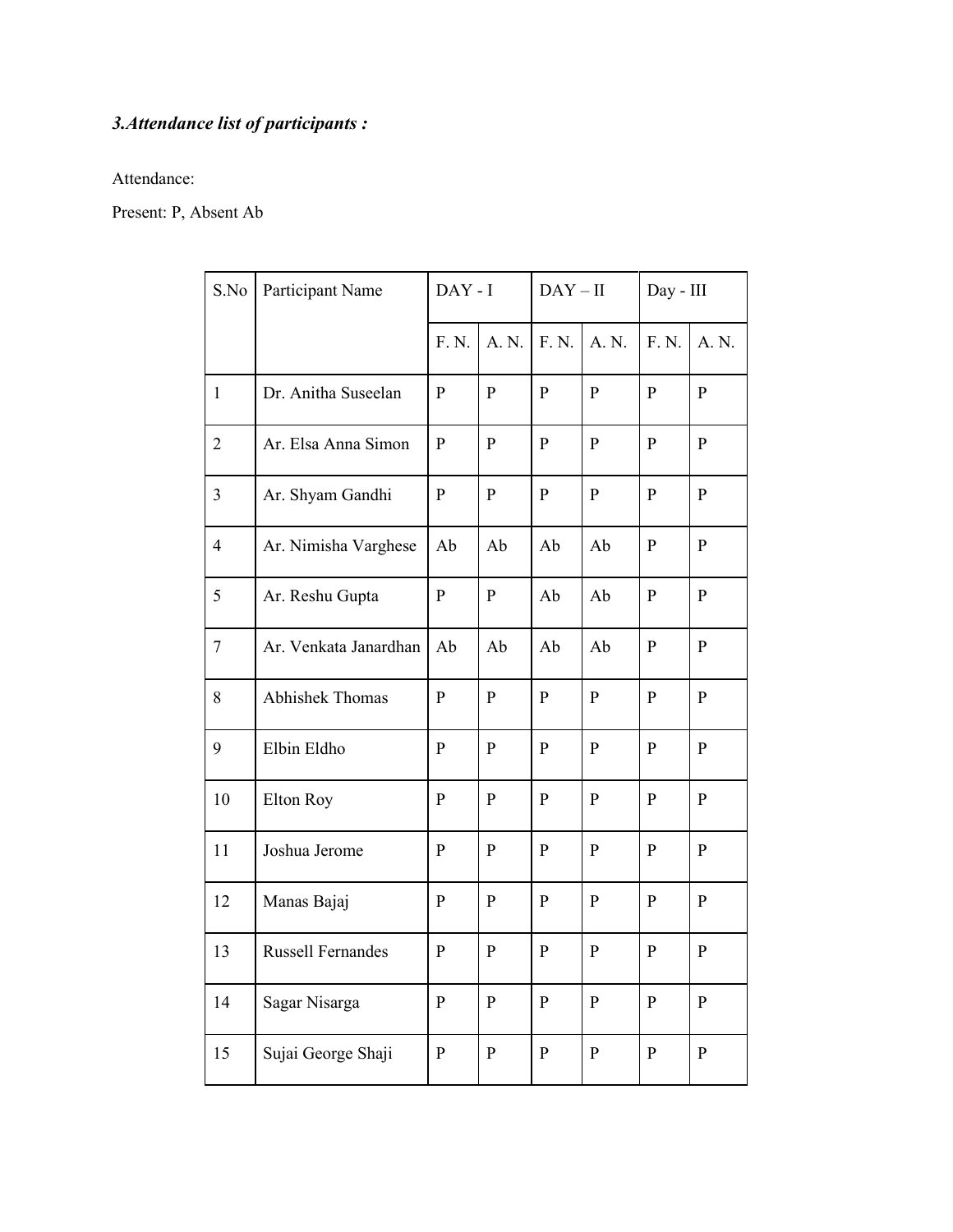| 16 | Victor Gire          | $\mathbf{P}$ | $\mathbf{P}$ | $\mathbf{P}$ | $\mathbf{P}$ | $\mathbf{P}$ | $\mathbf{P}$ |
|----|----------------------|--------------|--------------|--------------|--------------|--------------|--------------|
| 17 | Willams K J          | $\mathbf{P}$ | ${\bf P}$    | $\mathbf{P}$ | $\mathbf{P}$ | $\mathbf P$  | $\mathbf{P}$ |
| 18 | Anna James           | $\mathbf{P}$ | $\mathbf{P}$ | $\mathbf{P}$ | $\mathbf{P}$ | $\mathbf{P}$ | $\mathbf{P}$ |
| 19 | Carol Rose Francis   | $\mathbf{P}$ | $\mathbf{P}$ | $\mathbf{P}$ | $\mathbf{P}$ | $\mathbf{P}$ | P            |
| 20 | Hanna Mathew         | $\mathbf{P}$ | $\mathbf{P}$ | $\mathbf{P}$ | $\mathbf{P}$ | $\mathbf{P}$ | $\mathbf{P}$ |
| 21 | Jisha Mariam Cherian | ${\bf P}$    | ${\bf P}$    | $\mathbf{P}$ | $\, {\bf p}$ | ${\bf P}$    | $\mathbf{P}$ |
| 22 | Joanna Mariam M      | $\mathbf{P}$ | $\mathbf{P}$ | $\mathbf{P}$ | $\mathbf{P}$ | $\mathbf{P}$ | $\mathbf{P}$ |
| 23 | Jyotsna Rose         | $\mathbf{P}$ | $\mathbf{P}$ | $\mathbf{P}$ | $\mathbf{P}$ | $\mathbf{P}$ | P            |
| 24 | Manvi Jain           | $\mathbf{P}$ | ${\bf P}$    | $\mathbf{P}$ | $\mathbf{P}$ | $\mathbf{P}$ | $\mathbf{P}$ |
| 25 | Sherral Zacharia     | $\mathbf{P}$ | $\mathbf{P}$ | $\mathbf{P}$ | $\mathbf{P}$ | $\mathbf{P}$ | P            |
| 26 | Sheryl Christy       | P            | $\mathbf{P}$ | $\mathbf{P}$ | $\mathbf{P}$ | $\mathbf{P}$ | P            |
| 27 | Yadama Kavya Sri     | $\mathbf{P}$ | $\mathbf{P}$ | P            | $\mathbf{P}$ | $\mathbf{P}$ | $\mathbf{P}$ |
| 28 | Stuti Agrawal        | $\mathbf{P}$ | ${\bf P}$    | $\mathbf{P}$ | $\, {\bf p}$ | $\mathbf{P}$ | $\mathbf{P}$ |
| 29 | Mayank M Kashyap     | $\mathbf{P}$ | $\mathbf{P}$ | ${\bf P}$    | ${\bf P}$    | $\mathbf{P}$ | $\mathbf{P}$ |
| 30 | Thanusri B           | $\mathbf{P}$ | $\mathbf{P}$ | ${\bf P}$    | $\, {\bf p}$ | ${\bf P}$    | $\mathbf{P}$ |
| 31 | Rishi Raj Mukhia     | $\mathbf{P}$ | $\mathbf{P}$ | $\mathbf{P}$ | $\mathbf{P}$ | ${\bf P}$    | $\mathbf{P}$ |
| 32 | Rishith B P          | $\mathbf{P}$ | $\mathbf{P}$ | $\mathbf{P}$ | $\mathbf{P}$ | $\mathbf{P}$ | $\mathbf{P}$ |
| 33 | Lavanya Chauhan      | ${\bf P}$    | $\mathbf{P}$ | $\mathbf{P}$ | $\mathbf{P}$ | ${\bf P}$    | $\mathbf{P}$ |
| 34 | Tejitha Kishore      | $\mathbf{P}$ | $\mathbf{P}$ | $\mathbf{P}$ | $\mathbf{P}$ | $\mathbf{P}$ | $\mathbf{P}$ |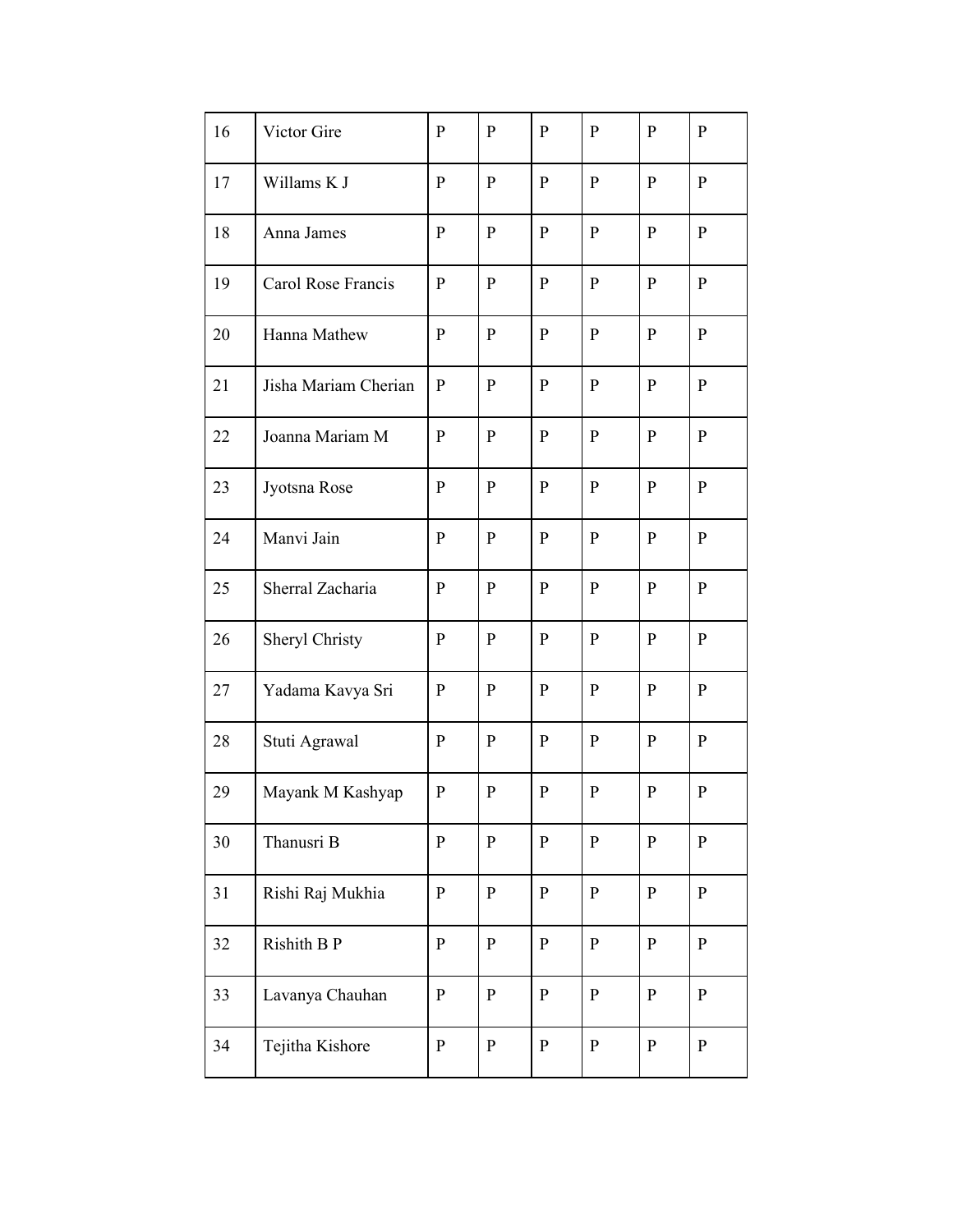| 35 | Kritika Gurung      | $\mathbf{P}$ | $\mathbf{P}$ | $\mathbf{P}$ | $\mathbf{P}$ | $\mathbf{P}$ | $\mathbf{P}$ |
|----|---------------------|--------------|--------------|--------------|--------------|--------------|--------------|
| 36 | Chris Vipin         | $\mathbf{P}$ | ${\bf P}$    | $\mathbf{P}$ | ${\bf P}$    | ${\bf P}$    | $\mathbf{P}$ |
| 37 | Karishma Devasia    | $\mathbf{P}$ | $\mathbf P$  | $\mathbf{P}$ | $\mathbf{P}$ | ${\bf P}$    | $\mathbf{P}$ |
| 38 | Subin Seby          | $\mathbf{P}$ | $\mathbf{P}$ | $\mathbf{P}$ | $\mathbf{P}$ | $\mathbf{P}$ | $\mathbf{P}$ |
| 39 | Ansel Biji          | $\mathbf{P}$ | $\mathbf{P}$ | $\mathbf{P}$ | $\mathbf{P}$ | $\mathbf{P}$ | $\mathbf{P}$ |
| 40 | Amala Benedict      | ${\bf P}$    | $\mathbf P$  | $\, {\bf p}$ | ${\bf P}$    | ${\bf P}$    | $\mathbf{P}$ |
| 41 | Aditi N Rao         | $\mathbf{P}$ | $\mathbf{P}$ | $\mathbf{P}$ | $\mathbf{P}$ | $\mathbf{P}$ | $\mathbf{P}$ |
| 42 | Ajith V V           | $\mathbf{P}$ | $\mathbf{P}$ | $\mathbf{P}$ | $\mathbf{P}$ | $\mathbf{P}$ | $\mathbf{P}$ |
| 43 | Akshaya U           | $\mathbf{P}$ | ${\bf P}$    | $\mathbf{P}$ | $\mathbf{P}$ | ${\bf P}$    | $\mathbf{P}$ |
| 44 | Anhal Muhammed      | $\mathbf P$  | $\mathbf{P}$ | $\mathbf{P}$ | $\mathbf{P}$ | $\mathbf{P}$ | $\mathbf{P}$ |
| 45 | Ankith S            | P            | $\mathbf{P}$ | $\mathbf{P}$ | $\mathbf{P}$ | ${\bf P}$    | $\mathbf{P}$ |
| 46 | Ann Anjali B        | $\mathbf{P}$ | $\mathbf{P}$ | $\mathbf{P}$ | $\mathbf{P}$ | $\mathbf{P}$ | $\mathbf{P}$ |
| 47 | Aparna T            | $\mathbf P$  | ${\bf P}$    | ${\bf P}$    | ${\bf P}$    | ${\bf P}$    | $\mathbf{P}$ |
| 48 | Garima Sehrawat     | ${\bf P}$    | $\mathbf P$  | ${\bf P}$    | ${\bf P}$    | ${\bf P}$    | ${\bf P}$    |
| 49 | Gatikh Manuthodiyil | ${\bf P}$    | $\mathbf P$  | ${\bf P}$    | $\, {\bf p}$ | $\mathbf{P}$ | $\mathbf{P}$ |
| 50 | Harshitha N A       | ${\bf P}$    | $\mathbf{P}$ | $\mathbf{P}$ | $\, {\bf p}$ | ${\bf P}$    | $\mathbf{P}$ |
| 51 | Ishitha Singh       | ${\bf P}$    | $\mathbf{P}$ | $\mathbf{P}$ | $\, {\bf p}$ | $\mathbf{P}$ | $\mathbf{P}$ |
| 52 | Paawana Raj         | ${\bf P}$    | $\mathbf P$  | $\mathbf{P}$ | $\, {\bf p}$ | $\mathbf{P}$ | $\mathbf{P}$ |
| 53 | Prajwal G           | $\mathbf{P}$ | $\mathbf{P}$ | $\mathbf{P}$ | $\mathbf{P}$ | $\mathbf{P}$ | $\mathbf{P}$ |